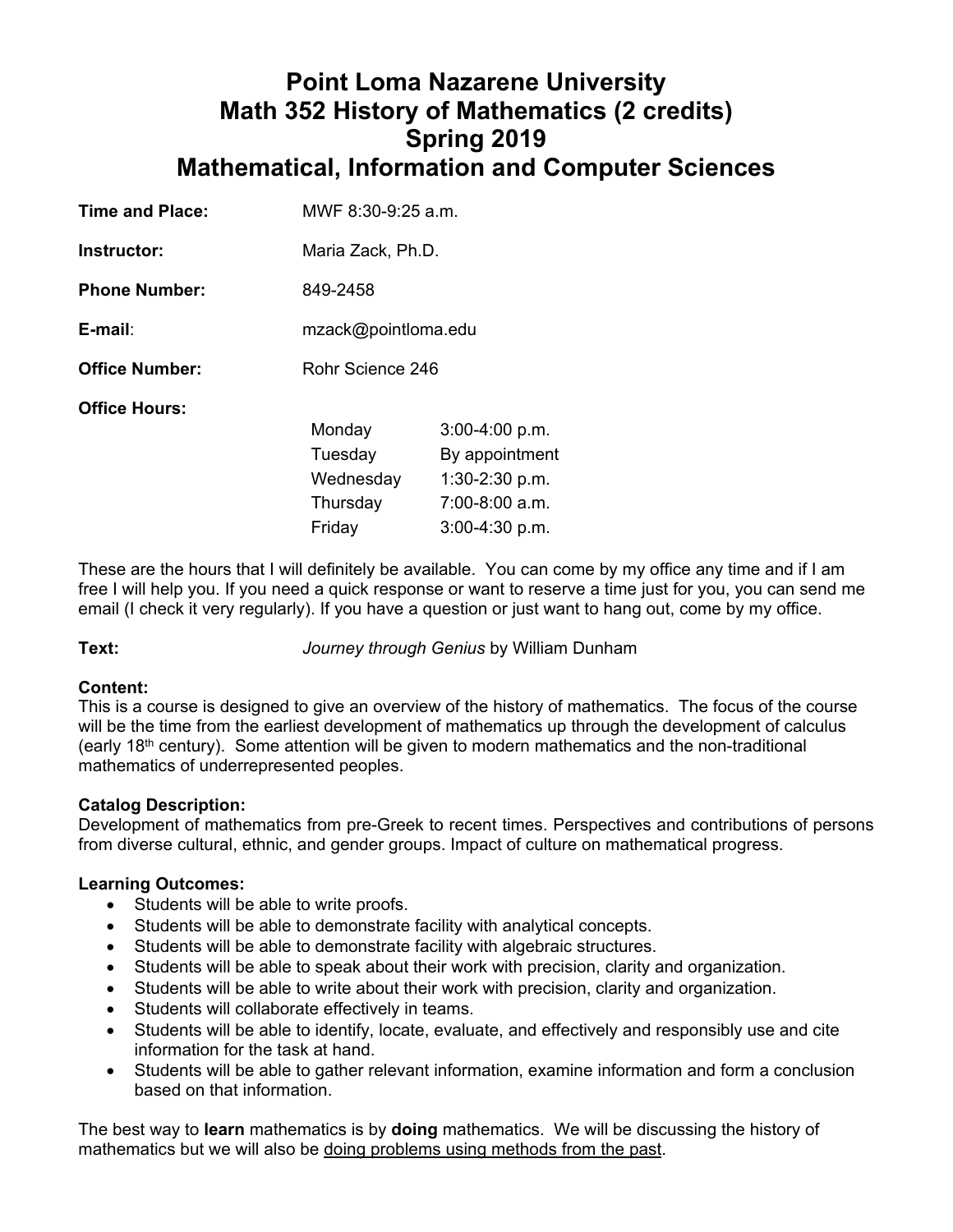# **Grading:**

Grades are based on the total number of points accumulated throughout the course. The points for each activity are:

| <b>Homework</b>      | 300  |
|----------------------|------|
| Mid-term Project     | 200  |
| Timeline             | 200  |
| <b>Final Project</b> | 300  |
| <b>Total Points</b>  | 1000 |

Approximate minimal points required to obtain a given grade are:

|   |             | В          |            |            |
|---|-------------|------------|------------|------------|
|   |             | (875, 900) | (775, 800) | (675, 700) |
|   | [925, 1000] | [825, 875] | [725, 775] | [625, 675] |
| - | [900, 925]  | [800, 825] | [700, 725) | [600, 625] |

Note that scores of 599 or lower will result in an F.

## **Homework:**

Homework will be assigned each day at the end of class. All homework assigned in a week will be **due in class** the next Friday. No late homework will be accepted except by prior arrangement or with a documented emergency. Homework assignments are posted in Canvas. The object of the homework is to learn how to do the problems so I expect to see calculations on your homework using the terminology and methods of the class and not just the answer. A random selection (the same for all people) of the problems will be graded on any homework assignment.

## **Mid-term Group Project:**

This project will focus on the period of 200-1400 AD. You will be asked to choose a particular mathematical topic to research and present. This project will be done in groups and your presentations will be approximately 5 minutes and will be given in class on the day listed in the schedule.

# **Timeline:**

Students will be required to create a "mathematical" timeline based on reading in the text and the midterm presentations. Each mathematical event/person should be recorded with a date and a one to two sentence summary of the event (e.g. "The Elements was published"). This timeline should also include at least five major events from general history for each century. If you stay on top of this and do it weekly, it should be no problem. The timeline will be due the last day of class.

# **Final Project:**

You will be given a list of books of mathematical biographies and popular writing on mathematics. You will need to select one book, read it, write a paper on it and give a 7-10 minute presentation during the time of the final. **The final is FRIDAY MAY 3, 7:30-10:00 A.M.** 

## **Final Exam Date and Time:**

The final exam date and time is set by the university at the beginning of the semester and may not be changed by the instructor. This schedule can be found on the university website and in the course calendar. No requests for early examinations will be approved. Only in the case that a student is required to take three exams during the same day of finals week, is an instructor authorized to consider changing the exam date and time for that particular student.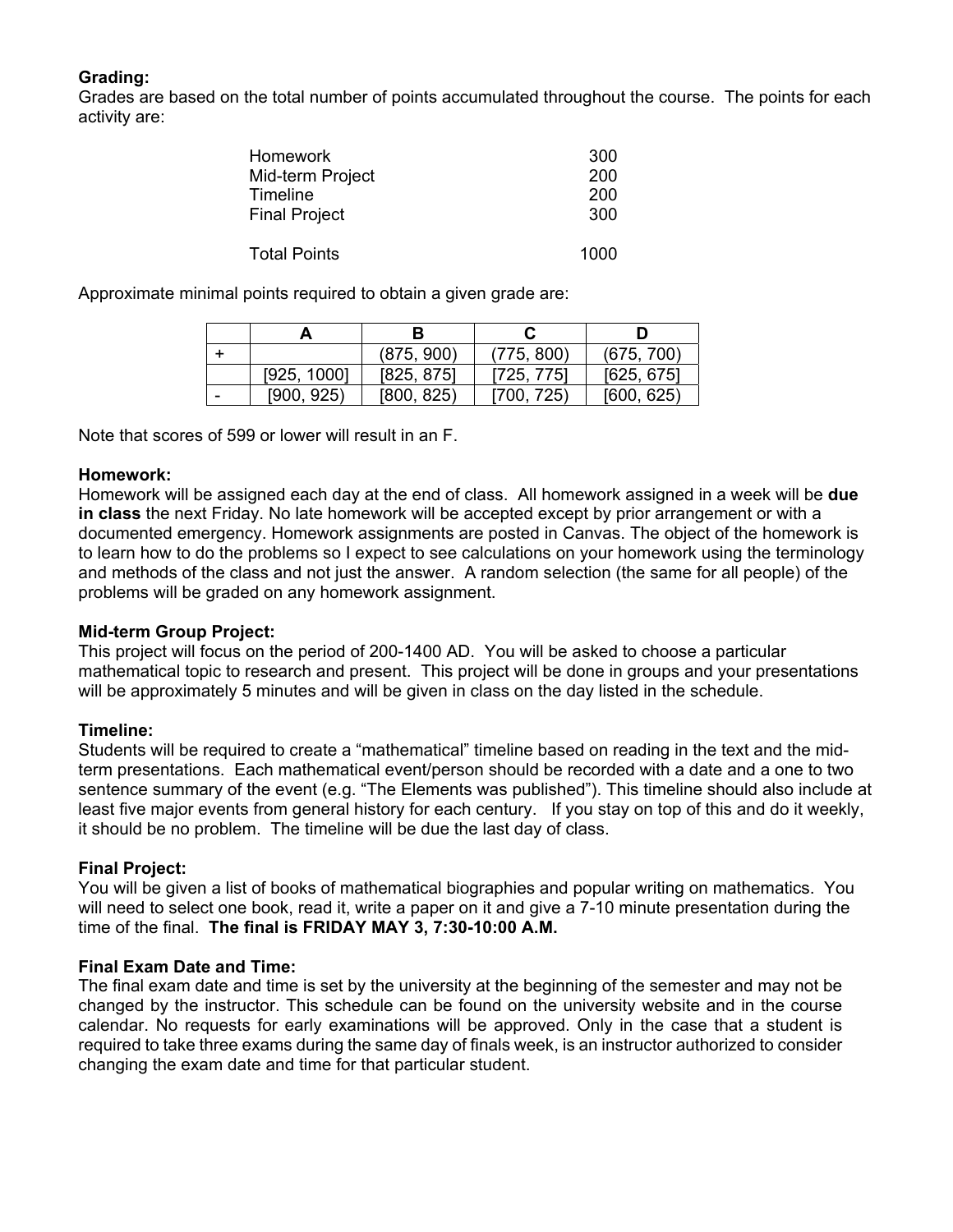## **University Mission:** ~ Teach ~ Shape ~ Send

Point Loma Nazarene University exists to provide higher education in a vital Christian community where minds are engaged and challenged, character is modeled and formed, and service becomes an expression of faith. Being of Wesleyan heritage, we aspire to be a learning community where grace is foundational, truth is pursued, and holiness is a way of life.

## **Department Mission:**

The Mathematical, Information, and Computer Sciences department at Point Loma Nazarene University is committed to maintaining a curriculum that provides its students with the tools to be productive, the passion to continue learning, and Christian perspectives to provide a basis for making sound value judgments.

#### **Attendance:**

Attendance is expected at each class session. In the event of an absence you are responsible for the material covered in class and the assignments given that day.

Regular and punctual attendance at all classes is considered essential to optimum academic achievement. If the student is absent from more than 10 percent of class meetings, the faculty member can file a written report which may result in de-enrollment. If the absences exceed 20 percent, the student may be de-enrolled without notice until the university drop date or, after that date, receive the appropriate grade for their work and participation. See the Undergraduate Academic Catalog Class Attendance.

#### **Class Enrollment:**

It is the student's responsibility to maintain his/her class schedule. Should the need arise to drop this course (personal emergencies, poor performance, etc.), the student has the responsibility to follow through (provided the drop date meets the stated calendar deadline established by the university), not the instructor. Simply ceasing to attend this course or failing to follow through to arrange for a change of registration (drop/add) may easily result in a grade of F on the official transcript.

#### **Academic Accommodations:**

While all students are expected to meet the minimum standards for completion of this course as established by the instructor, students with disabilities may require academic adjustments, modifications or auxiliary aids/services. At Point Loma Nazarene University (PLNU), these students are requested to register with the Disability Resource Center (DRC), located in the Bond Academic Center. (DRC@pointloma.edu or 619-849-2486). The DRC's policies and procedures for assisting such students in the development of an appropriate academic adjustment plan (AP) allows PLNU to comply with Section 504 of the Rehabilitation Act and the Americans with Disabilities Act. Section 504 (a) prohibits discrimination against students with special needs and guarantees all qualified students equal access to and benefits of PLNU programs and activities. After the student files the required documentation, the DRC, in conjunction with the student, will develop an AP to meet that student's specific learning needs. The DRC will thereafter email the student's AP to all faculty who teach courses in which the student is enrolled each semester. The AP must be implemented in all such courses.

If students do not wish to avail themselves of some or all of the elements of their AP in a particular course, it is the responsibility of those students to notify their professor in that course. PLNU highly recommends that DRC students speak with their professors during the first two weeks of each semester about the applicability of their AP in that particular course and/or if they do not desire to take advantage of some or all of the elements of their AP in that course.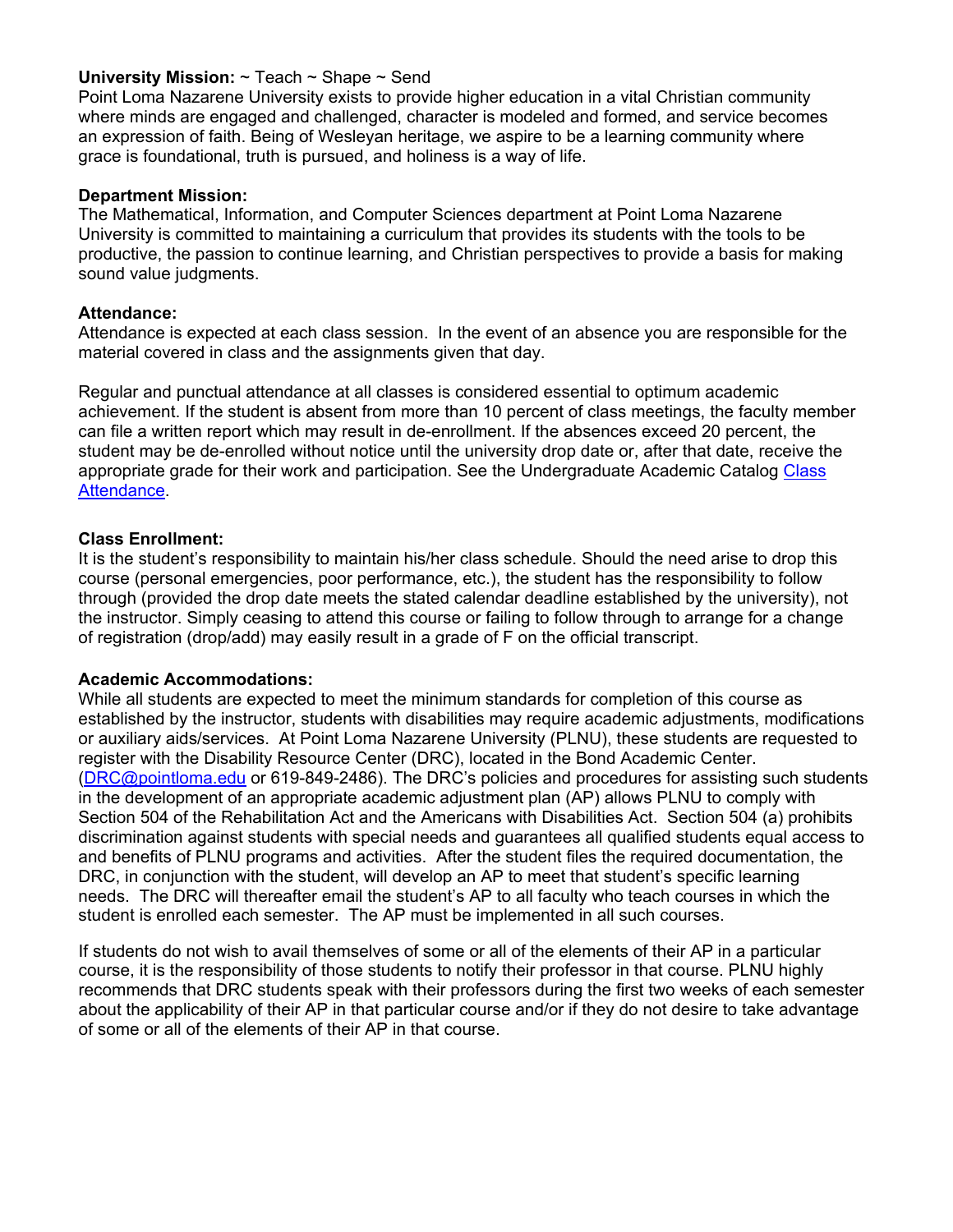## **Academic Honesty:**

Students should demonstrate academic honesty by doing original work and by giving appropriate credit to the ideas of others. Academic dishonesty is the act of presenting information, ideas, and/or concepts as one's own when in reality they are the results of another person's creativity and effort. A faculty member who believes a situation involving academic dishonesty has been detected may assign a failing grade for that assignment or examination, or, depending on the seriousness of the offense, for the course. Faculty should follow and students may appeal using the procedure in the university Catalog. See Academic Honesty for definitions of kinds of academic dishonesty and for further policy information.

## **Copyright Protected Materials:**

Point Loma Nazarene University, as a non-profit educational institution, is entitled by law to use materials protected by the US Copyright Act for classroom education. Any use of those materials outside the class may violate the law.

## **Credit Hour:**

In the interest of providing sufficient time to accomplish the stated course learning outcomes, this class meets the PLNU credit hour policy for a 2-unit class delivered over 15 weeks. Specific details about how the class meets the credit hour requirements can be provided upon request.

## **Sources of Help:**

- 1. The professors. If you have questions, ask us. See office hours.
- 2. Other classmates. Form study groups! Work together!
- 3. Drop in math tutoring. See the professors for the schedule for the Math Learning Center.

## **Some Tips About This Class:**

This class moves very rapidly and covers a lot of material. For the best success in this class come to class regularly, stay current with your assignments (cramming won't help) and if you have a question *ASK*.